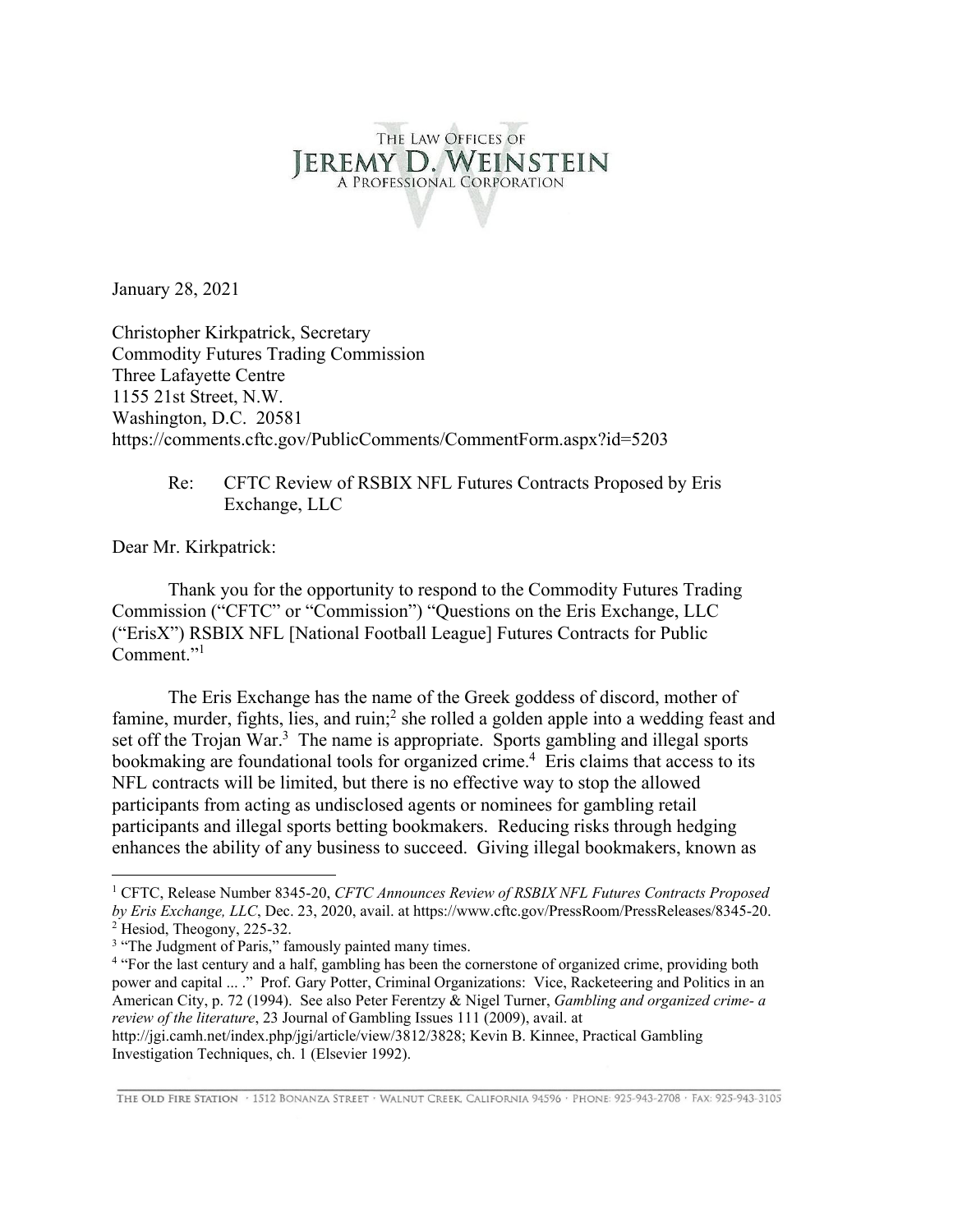"bookies," a futures contract to layoff their risks likewise would enhance their ability to succeed. Therefore, authorizing these instruments would help criminals succeed, and along with that criminal success inflict upon the public more of all of the harms that accompany illegal gambling, including money laundering, loan sharking, extortion, and broken families. This result would be contrary to the public interest.

The CFTC's numbered questions with regards to the Eris's RSBIX NFL futures contracts are set forth below with my responses.

#### *1. Do any of these contracts involve, relate to, or reference gaming as described in Commission regulation 40.11(a)(1)?*

Yes, all these contracts do so.

When it promulgated 17 C.F. R. §40.11, the CFTC noted "that its prohibition of certain 'gaming' contracts is consistent with Congress's intent to 'prevent gambling through the futures markets' and to 'protect the public interest from gaming and other events contracts.' ... [the Congressional Record] emphasized that *the Commission* 'needs the power to, and *should, prevent* derivatives contracts that are *contrary to the public interest because* they exist predominantly to *enable gambling* through supposed event contracts."<sup>5</sup> The legal standard is not whether gambling or gaming is illegal; rather gaming, period- "involves, relates to, *or* references ... gaming".

That these contracts involve, relate to, *and* reference sports gambling is clear in their very names - Eris's proposed contracts are called "moneyline," of "point spread," and "over/under"<sup>8</sup> - terms of sports gambling and in fact the three main types of illegal sports bets.<sup>9</sup> "Bookies.com" reports that "Moneyline betting is the purest form of wagering."<sup>10</sup>

<sup>5</sup> CFTC, *Final Rule, Provisions Common to Registered Entities*, 76 Fed. Reg. 44776 at 44786 col. 1 (Jul. 27, 2011) (emphasis supplied).

<sup>6</sup> According to Sports Interaction Insights, *Moneyline Betting Explained*, "A moneyline bet is one of the easiest kinds of bets you can make at a sportsbook.", avail. at

https://news.sportsinteraction.com/guide/moneyline-betting-explained; see also Jack Moore, The Complete Book of Sports Betting: A New No-Nonsense Approach to Sports Gambling p. 36 (1996).

<sup>7</sup> E.g., Bookies.com, *Point Spread Betting Explained*, May 27, 2020, avail. at

https://bookies.com/guides/what-is-point-spread-betting; see also Jack Moore, The Complete Book of Sports Betting: A New No-Nonsense Approach to Sports Gambling p. 38 (1996) ("in the standard pointspread bet, assuming balance, the bookmaker will always retain the vig. There is no element of chance. In the case of money odds, however, the same number of units bet on each side will only lead to a vig for the bookmaker when the underdog wins. ... Before you start feeling sorry for the bookmaker, you should understand that there is a baseball line given out every day of the baseball season and it is the very rare day when all the winning teams were also the money-odds favorites.").

<sup>8</sup> E.g., Bookies.com, *Understanding Over/Under Betting For Sports Bettors*, (May 28, 2020) ("In NFL betting, the Over/Under is the most popular way to wager on totals, with lines set for every game on Sunday and in prime time for Monday Night Football and Thursday Night Football.") avail. at https://bookies.com/guides/how-to-do-over-under-betting; NFLbetting.net, *How the Over/Under Works in the NFL*, avail. at https://www.nflbetting.net/guide/over-under/.

<sup>&</sup>lt;sup>9</sup> See Appendix A, "Sports Wagering Primer" in Prof. Koleman S. Strumpf, Dept. of Economics, Univ. of N.C., Chapel Hill, *Illegal Sports Bookmakers* (Feb. 2003) avail. at

http://users.wfu.edu/strumpks/papers/Bookie4b.pdf.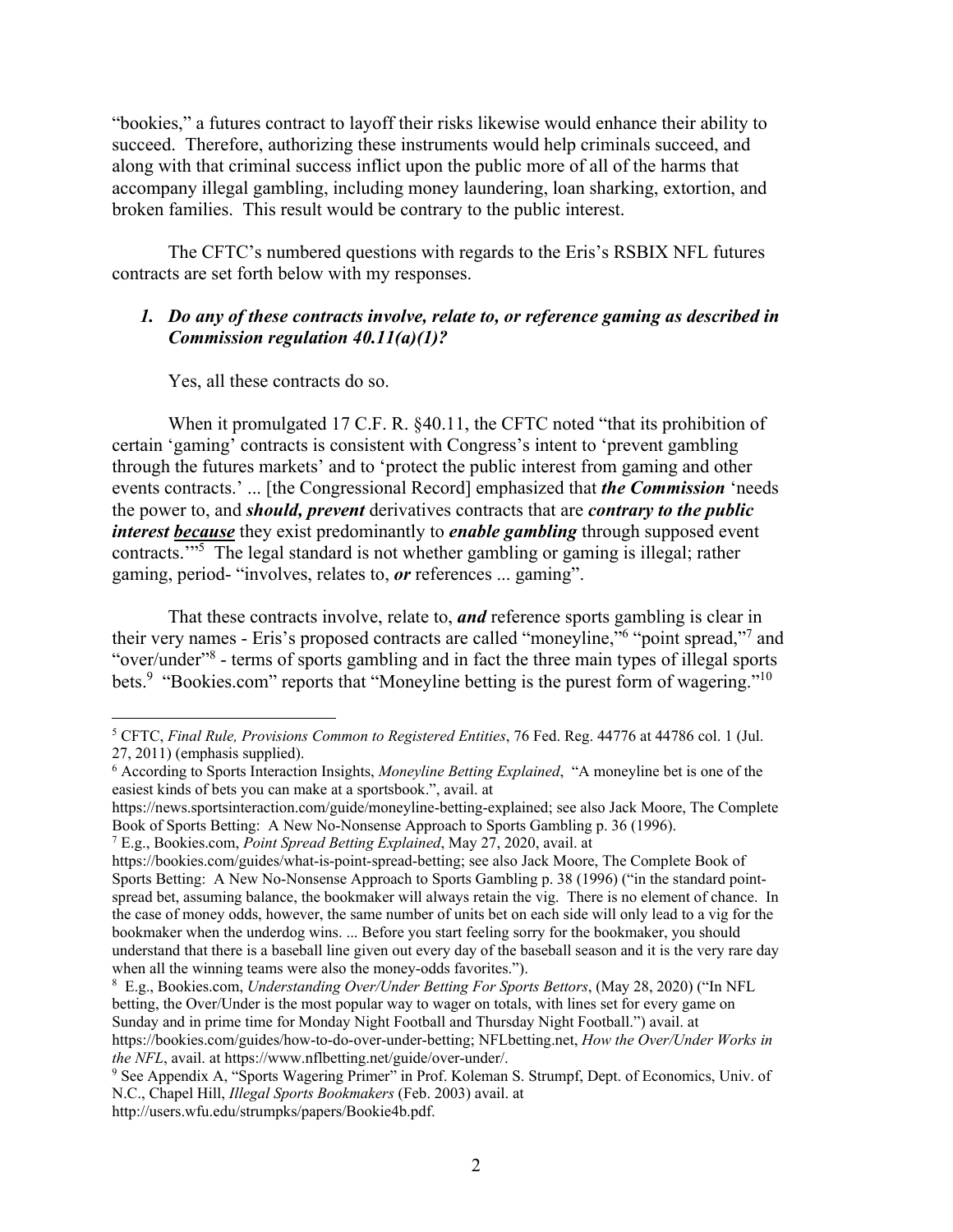Furthermore, according to the National Football League, football is a "game."11 "In the United States, football – both college and pro – is the gambler's favorite sport."<sup>12</sup>

Therefore, the Eris NFL futures contracts clearly involve, relate to, *and* reference gaming, and, in each instance, both gambling and the game of football. In its December 14, 2020, letter to the CFTC,<sup>13</sup> Eris "certifies that the listing of the Contracts complies with the Act and the rules thereunder." Eris's certification appears false on its face.

## *2. Do any of these contracts involve, relate to, or reference "an activity that is unlawful under any State or Federal law" as described in Commission regulation 40.11(a)(1)?*

Yes. All of these contracts involve, relate to, *and* reference sports gambling, an activity that is unlawful in about half of the United States.<sup>14</sup> The decline in enforcement of anti-gambling laws<sup>15</sup> does not make illegal gambling any less illegal. The American Gaming Association estimated that more than \$150 billion is unlawfully wagered every year on sports gambling in the United States.<sup>16</sup>

*3. ErisX has proposed to restrict participation in the futures contracts. If such contracts are determined to involve, relate to, or reference gaming or an activity that is unlawful under any State or Federal law, are ErisX's proposed participation restrictions relevant to the Commission's determination of whether one or more of the contracts serve an economic purpose and thus may impact the Commission's determination on whether such contracts are contrary to the public interest? If so, how should such restrictions impact the Commission's determination of whether one or more of the contracts serve an economic interest and thus may impact the Commission's determination on whether such contracts are contrary to the public interest?* 

<sup>10</sup> Bookies.com, *Moneyline Betting* (May 26, 2020), avail. at https://bookies.com/guides/how-to-bet-themoneyline.

 $11 \text{ https://www.nfl.com/}.$ 

 $12$  James Jeffries as told to Charles Oliver, The Book on Bookies: An Inside Look at a Successful Sports Gambling Operation, p. 6 (Paladin Press 2000).<br><sup>13</sup> avail. at http://www.cftc.gov/filings/ptc/ptc121520erisdcmdcm003.pdf.

<sup>&</sup>lt;sup>14</sup> See Law360, *Sports & Betting Legislation to Watch in 2021* (Jan. 3, 2021), avail. at

https://www.law360.com/articles/1336733/sports-betting-legislation-to-watch-in-2021; American Gaming Association, *Illegal Sports Betting*, avail. at https://www.americangaming.org/illegal-sports-betting/; CBS Sports, *Wanna bet? Here's where all 50 states stand on the legalization of sports gambling More than half the country has begun the process of legalizing sports betting* (Nov. 4, 2020), avail. at

https://www.cbssports.com/general/news/wanna-bet-heres-where-all-50-states-stand-on-the-legalization-ofsports-gambling/; Roger Foley, *Illegal Bookmaking*, avail. at https://www.rpfoley.com/illegal-bookmakingand-illegal-bookmaking-on-a-pari-mutuel-facil.html.

<sup>&</sup>lt;sup>15</sup> See, e.g., Cabot & Faiss, *Sports Gambling in the Cyberspace Era*, 5 Chapman Law Review 1, 8-9 (2002) avail. at https://chapman.edu/law/ files/publications/CLR-5-anthony-cabot-robert-faiss.pdf.

<sup>&</sup>lt;sup>16</sup> Robert Shawhan, *Legalizing Federal Sports Gambling*, 40 Hastings Comm. & Ent. Jaw Journal 41 at 43 (2018).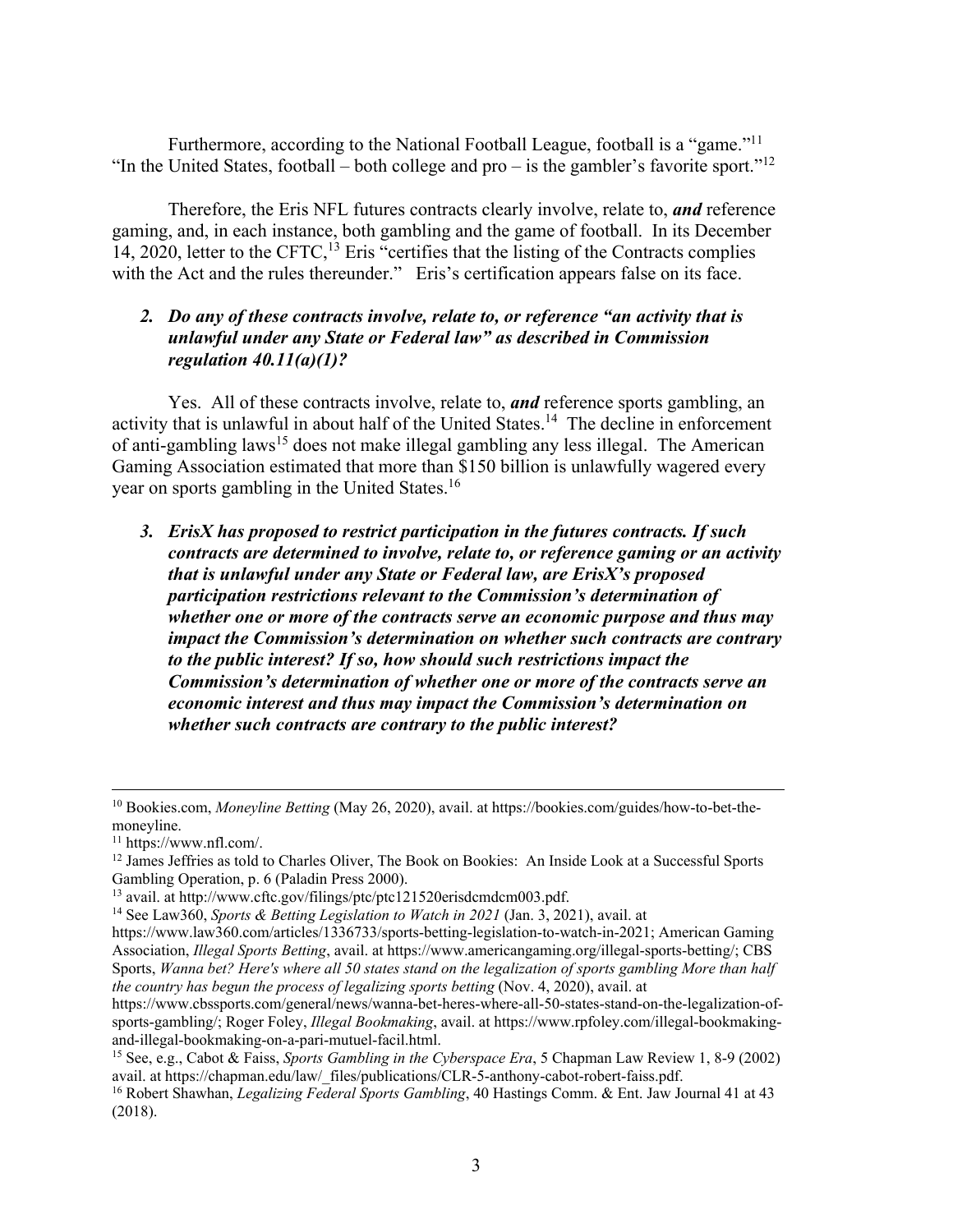No, the purported restrictions are irrelevant. The restrictions do not change whether any of the proposed contracts "involves, relates to, *or* references ... gaming." In any case, the participant restrictions are effectively unenforceable by the CFTC, as the CFTC would have to rely on Eris, which has already shown itself dishonest with the CFTC by its false certification of compliance with CFTC rules. Even if the participant restrictions were enforceable, each of the restricted participants then would need to be policed to prevent them from acting as undisclosed agents or nominees for ineligible participants.

*4. In determining whether any of these contracts falls under the prohibition pursuant to Commission regulation 40.11(a)(1) as an activity that is unlawful under any State or Federal law, to what extent should the Commission be influenced by whether all states' laws permit gaming (including sports gaming), and/or by the prohibition of interstate betting under Federal law?* 

None at all. Article IV §1 of the U.S. Constitutions requires that "Full Faith and Credit shall be given in each State to the public Acts ... of *every other* State." The CFTC may not ignore the laws of *any* state that make sports betting illegal.

Even in states that have legalized sports gambling, there is and still will be illegal sports gambling, $17$  which these contracts would encourage, against the public interest, were the CFTC to approve them.

Finally, the standard of 17 C.F.R. §40.11(a)(1) is "gaming", not "illegal gaming," so, even if gambling was legal in every state, the contracts would still be prohibited under 17 C.F.R. §40.11(a)(1).

## *5. Could the trading of these contracts that involve sports gaming create incentives to influence the outcome of a sporting event or other outcomes related to sporting events? What mechanisms would be available to the Commission or to the DCM to surveil for, and guard against, manipulation of these contracts through manipulation of sporting events or other outcomes related to sporting events?*

Yes, trading of these contracts would create incentives to influence the outcome of sporting events. Players could be bribed by holders of positions in these contracts to throw games, which gamblers have done.<sup>18</sup> NFL team players, game fixers, and bookies

<sup>17</sup> See, e.g., Wall Street Journal, *Your Neighborhood Sports Bookie Isn't Going Anywhere* (Jun 26. 2018), avail. at https://www.wsj.com/articles/your-neighborhood-sports-bookie-isnt-going-anywhere-1530029329; Chicago Tribune, *Will local bookies survive when legal sports betting comes to Illinois? The odds look good* (Jun. 18, 2019) avail. at https://www.chicagotribune.com/news/ct-met-illinois-sports-betting-bookies-20190611-story.html; SportsHandle, *Q&A: Here's How a Local Bookie Really Operates: Myths and Reality* (Feb. 28, 2018), avail. at https://sportshandle.com/how-local-bookie-works-operates-myths-realityinterview/.

<sup>18</sup> e.g., in 1919, eight of the Chicago White Sox solicited bribes from gamblers to throw the 1919 World Series in what is called the "the Black Sox Scandal." See Chicago Tribune, *1919 Black Sox: 5 misconceptions about the scandal* (Oct. 2, 2019), avail. at https://www.chicagotribune.com/sports/whitesox/ct-cb-chicago-white-sox-black-sox-1919-world-series-20191002-bsusjrxo5ba7fifgarmg3mzgwm-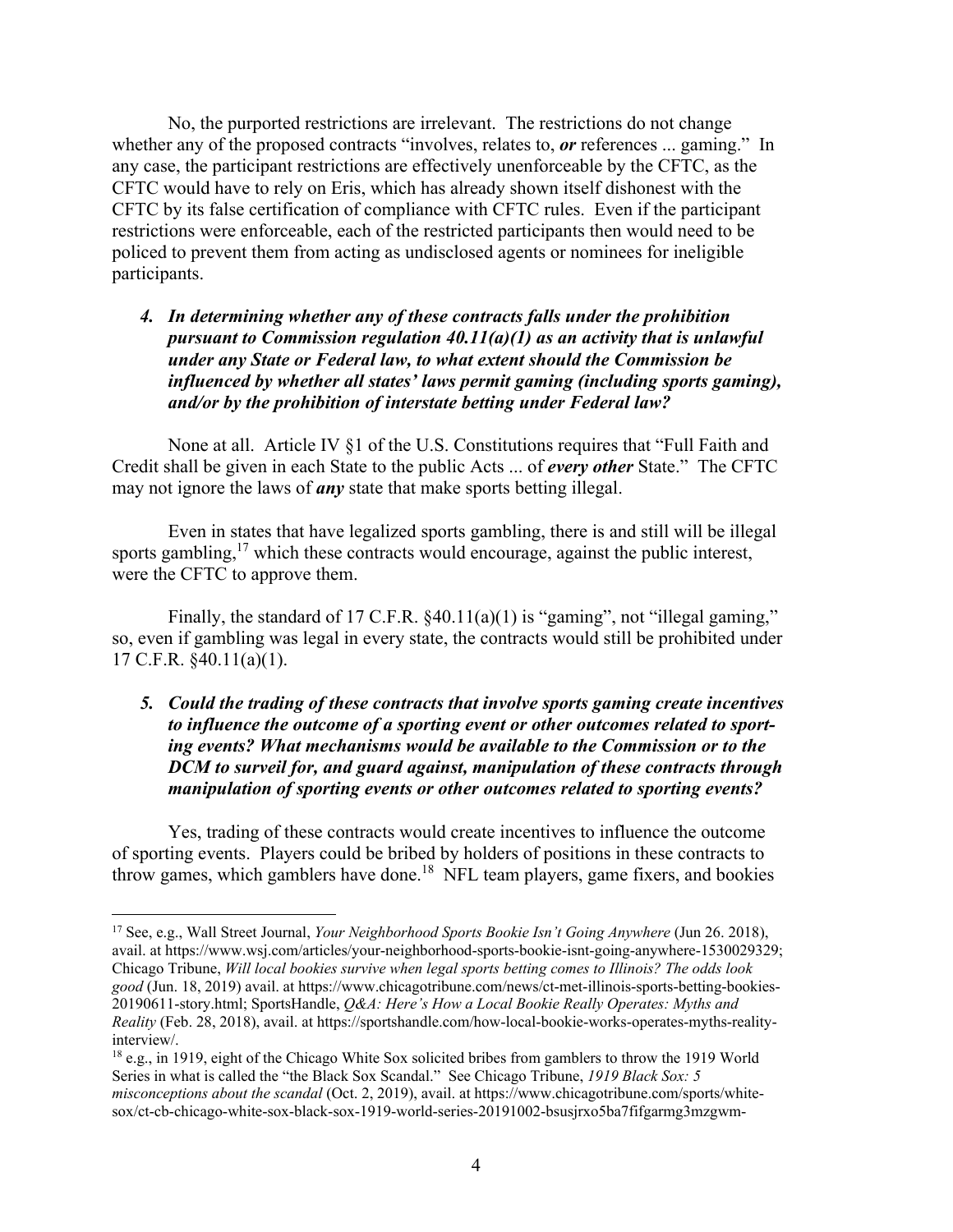could hold positions through "eligible" participants acting as undisclosed agents or nominees, and even without that occurring, the eligible participants would have economic incentives to bribe players to achieve payoffs. There are no adequate surveillance mechanisms available to the CFTC. There are many sports gambling scandals,  $^{19}$  and the CFTC should not offer up the futures markers as a venue for future scandals. Failure to detect a major future scandal using the Eris contracts could lead to public outcry, fairly or unfairly, against the CFTC. The CFTC should not risk its hard-won reputation by exposing itself to such corruption and scandal. Such a scandal could taint all futures contracts, which some already decry as disguised gambling,<sup>20</sup> potentially leading to reactive changes in law that could deprive legitimate, lawful businesses from access to futures markets, a result that would be contrary to the public interest.

## *6. What factors should the Commission consider in determining whether these contracts are "contrary to the public interest"?*

As noted above, sports gambling and illegal sports bookmaking are foundational tools for organized crime. Organized crime uses sports gambling to build other illegal activities, including money laundering,  $^{21}$  extortion, game-fixing, usury,  $^{22}$  and

Review 1 (1994); Garrett Baldwin, *Where Trading Meets Gambling*, Futures Magazine (Aug. 15, 2015), avail. at http://www.futuresmag.com/2015/08/15/where-gambling-meets-trading. Cf. Note, *Back to the Future[s]: A Critical Look at the Film Futures Ban*, 29 Cardoza Arts & Ent. Law Journal 179, 201-02 (2001). See also Les Blumenthal, *Wall Street's a Casino, So Maybe State Gambling Laws Apply*, McClatchy Newspapers, (Nov. 29, 2009) (Sen. Maria Cantwell "going for their [top CFTC officials] jugular" to repeal federal pre-emption of state gambling laws in the Commodity Futures Modernization Act), avail. at http://www.mcclatchydc.com/2009/11/29/79543/wall-streets-a-casino-so-maybe.html [unenacted H.R. 2454, Waxman-Markey §355(b) would have rescinded federal preemption of state antibucket shop and anti-gaming laws for credit-default swaps]; Committee Hearings, House of Representatives, Committee on Oversight and Government Reform, *The Financial Crisis and the Role of Federal Regulators* (Oct. 23, 2008) prelim. tr. at 41:954-56 (Sen. Davis: allowing credit default swaps market "basically legalized gambling"); CFTC Chairman J. Christopher Giancarlo Response to [Pope Francis'] Bollettino [on CDS as gambling on the failures of others] (Jul. 21, 2018), avail. at https://www.cftc.gov/PressRoom/SpeechesTestimony/giancarloresponsetobollettino072118. 21 E.g., Law360, *Ex-JPMorgan Manager Cops to Laundering \$50M for Crime Op* (Nov. 26, 2013), avail. at https://www.law360.com/articles/491612/ex-jpmorgan-manager-cops-to-laundering-50m-for-crime-op. For bookies, "access to large amounts of cash on short notice is essential." Ronald Goldstock, *The Prosecutor*  <sup>22</sup> FBI, *Illegal Sports Betting*, avail. at https://www.fbi.gov/scams-and-safety/common-scams-andcrimes/illegal-sports-betting: "Illegal sports betting has real consequences for people who place and receive wagers—and for the safety of the American public. Organized crime groups often run illegal gambling operations. These groups often use the money made from illegal gambling to fund other criminal activities, like the trafficking of humans, drugs, and weapons. These operations may also be involved in tax evasion and money laundering. One of the FBI's priorities is to investigate organized crime groups that operate illegal sports betting operations and disrupt and dismantle their activities. Besides possibly funding

story.html; Encyclopedia Britannica, *Black Sox Scandal*. 19 E.g., John M. Dowd, Report to the Commissioner, In the Matter of Pete Edward Rose, Manager, Cincinnati Reds Baseball Club, Office of the Commissioner, Major League Baseball (May 9, 1989), avail. at https://www.baseball-almanac.com/players/p\_rose0.shtml and

https://web.archive.org/web/20160625220526/http://www.thedowdreport.com/report.pdf; Appendix A: Gambling Incidents and Scandals in College Sports, in *Special Report: Sprots and Gambling a Good Mix? I Wouldn't Bet On It, 8 Marquette Sports Law Journal 401, 424 (1998).*<br><sup>20</sup> See, e.g., Prof. Jerry Markham, *Regulation of Derivative Financial Instruments*, 25 Seton Hall Law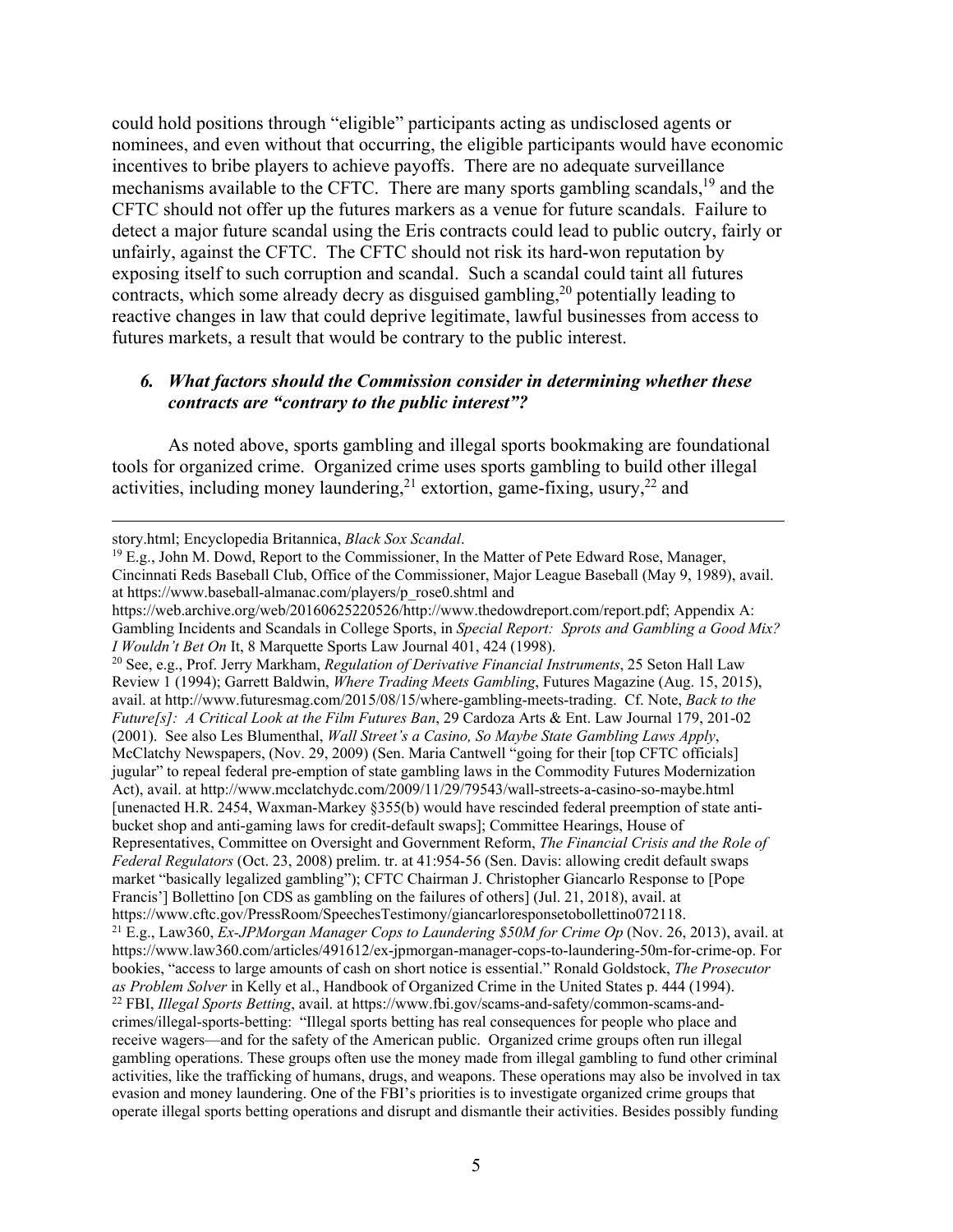corruption,<sup>23</sup> and to infiltrate and control legitimate businesses.<sup>24</sup> Gambling causes social harm.25

The availability of hedging instruments, including those traded in public futures markets, is an essential business tool for businesses needing to mitigate risks.<sup>26</sup> By Section 745 of the Dodd-Frank Act, as implemented in part by 17 C.F.R. §40.11(a), the CFTC is restricted in making such tools available "because"<sup>27</sup> doing so could help those involved in terrorism, gaming, and illegal activity. The standard of the rule and the law is not whether the company trading the instrument is itself involved in the illegal activity; it is whether there is any involvement with, relationship to, or reference of those activities *by the instrument*. The CFTC does not need to show that the trader is engaged in the illegal activity. The standard includes that the contract could hedge that illegal activity.

If a futures exchange offered a contract in suicide bomb vests and told the CFTC, "it's no problem, terrorists aren't eligible to trade them," whether or not the exchange succeeded in keeping the terrorists from trading through eligible participants acting as undisclosed agents, terrorists would be helped by establishment of a liquid market and market price for suicide bomb vests.

That is what the Eris contracts would do for organized crime. It would give illegal bookies a futures contract to layoff their risks by using the futures markets for layoff betting.28 Just as the ability to hedge promotes the stability of legitimate

24 Kevin B. Kinnee, Practical Gambling Investigation Techniques, p. 6 (Elsevier 1992). Mr. Kinnee's diagram illustration is dramatized in the "Bust Out" episode 23 of HBO's *The Sopranos* (2000). 25 E.g., National Academy of Sciences, Committee on the Social and Economic Impact of Pathological Gambling, Committee on Law and Justice, Commission on Behavioral and Social Sciences and Education, National Research Council, Pathological Gambling (National Academy Press 1999), avail. at https://www.ncbi.nlm.nih.gov/books/n/nap6329/pdf/; Latvala, Lintonen & Konu, *Public health effects of gambling – debate on a conceptual model*, BMC Public Health (Aug. 9, 2019), avail. at https://bmcpublichealth.biomedcentral.com/track/pdf/10.1186/s12889-019-7391-z.pdf; Mary Heineman, *A comparison: The treatment of wives of alcoholics with the treatment of wives of pathological gamblers*, 3 Journal of Gambling Behavior 27 (1987), avail. at https://link.springer.com/article/10.1007/BF01087475.<br><sup>26</sup> Thomas A. Hieronymus, The Economics of Futures Trading (Commodity Research Bureau, 1971); Teweles & Jones, The Futures Game (McGraw-Hill, 2nd ed. 1987); Jack D. Schwager, Schwager on Futures: Fundamental Analysis (1995); CFTC, *Final Rule, Position Limits for Derivatives*, 86 Fed. Reg. 3236 at *passim* (Jan. 14, 2021); CFTC Chairman J. Christopher Giancarlo Response to Bollettino (Jul. 21, 2018), avail. at https://www.cftc.gov/PressRoom/SpeechesTestimony/giancarloresponsetobollettino072118. 27 CFTC, *Final Rule, Provisions Common to Registered Entities*, 76 Fed. Reg. 44776 at 44786 n. 35 (Jul. 27, 2011).

organized crime activities, people who place wagers with illegal sports betting operations may be at risk of extortion and violence, which bookmakers may use to collect debts."

<sup>&</sup>lt;sup>23</sup> "In the back of every bookmaker's mind is the question of how to make money and not go to jail or, worse, lose it to the IRS, Bookmakers have developed many creative ways to limit these changes of being investigated by trying to hook certain groups of people. By compromising a person who is in an important profession, the bookmaker can, in the end, own this person." Kevin B. Kinnee, Practical Gambling Investigation Techniques, p. 36 (Elsevier 1992). While with the Indianapolis Police Department, Detective Kinnee "conduct[ed] over 700 investigations from vice/narcotics, property recovery, major case gambling operations, murder for hire and in-dept organized crime investigations." http://www.policewriters.com/kevin\_kinnee.html.

<sup>28</sup> Morris Ploscowe, *New Approaches to Gambling, Prostitution and Organized Crime*, 38 Notre Dame